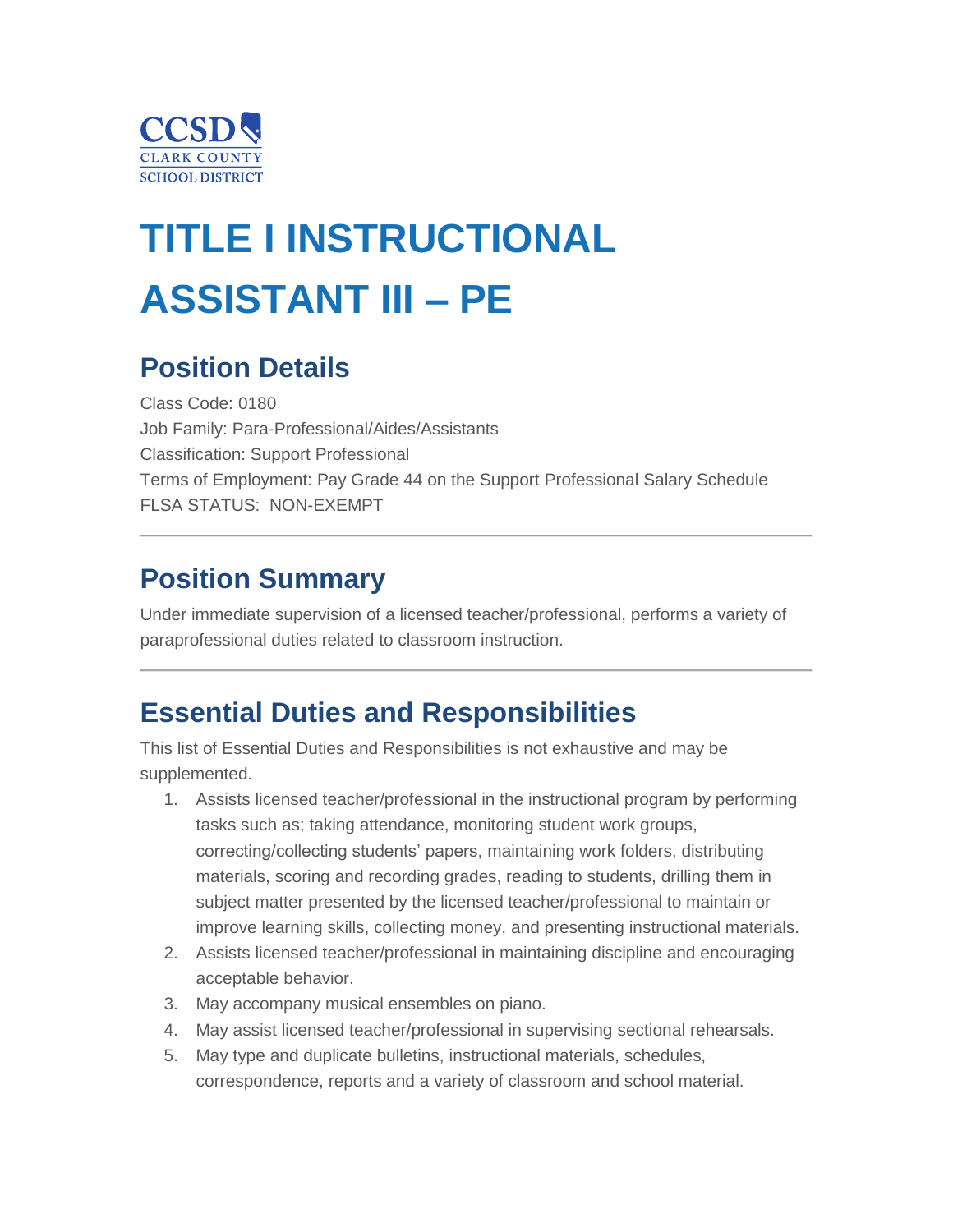- 6. May assist with the loading and unloading of buses to ensure that students board the proper bus.
- 7. May assist students with personal care and sanitary needs.
- 8. May assist in feeding students by preparing, distributing, ordering, and administering snacks and special lunches.
- 9. May operate a variety of office machines.
- 10. May assist and actively participate with physical education activities.
- 11. May contribute to reports on student progress, behavior, and performance.
- 12. May keep records and administer medication to students per parent authorization.
- 13. May assist students with daily assigned activities.
- 14. May administer Cardiopulmonary Resuscitation/Automated External Defibrillator (CPR/AED) as necessary.
- 15. Completes standard Clark County School District/school forms.
- 16. Conforms to safety standards, as prescribed.
- 17. Performs other tasks related to the position, as assigned.

### **DISTINGUISHING CHARACTERISTICS**

Involves performance of tasks directly associated with assisting the licensed teacher/professional in assigned instructional activities; such as, but not limited to:

- 1. Early childhood
- 2. Regular classroom (in lieu of teacher)
- 3. Resource
- 4. Second Language/Bilingual
- 5. Vocal Music
- 6. Instrumental Music

## **KNOWLEDGE, SKILLS, AND ABILITIES (Position Expectations)**

- 1. Knowledge of CPR/AED and universal precautions.
- 2. Ability to assist licensed teachers/professionals/providers with modifying learning materials and activities to meet the needs of individuals with different ability levels, learning styles, or language backgrounds.
- 3. Ability to objectively gather and report relevant information about students to assist in the planning process.
- 4. Ability to deal with unusual behavior and crisis situations.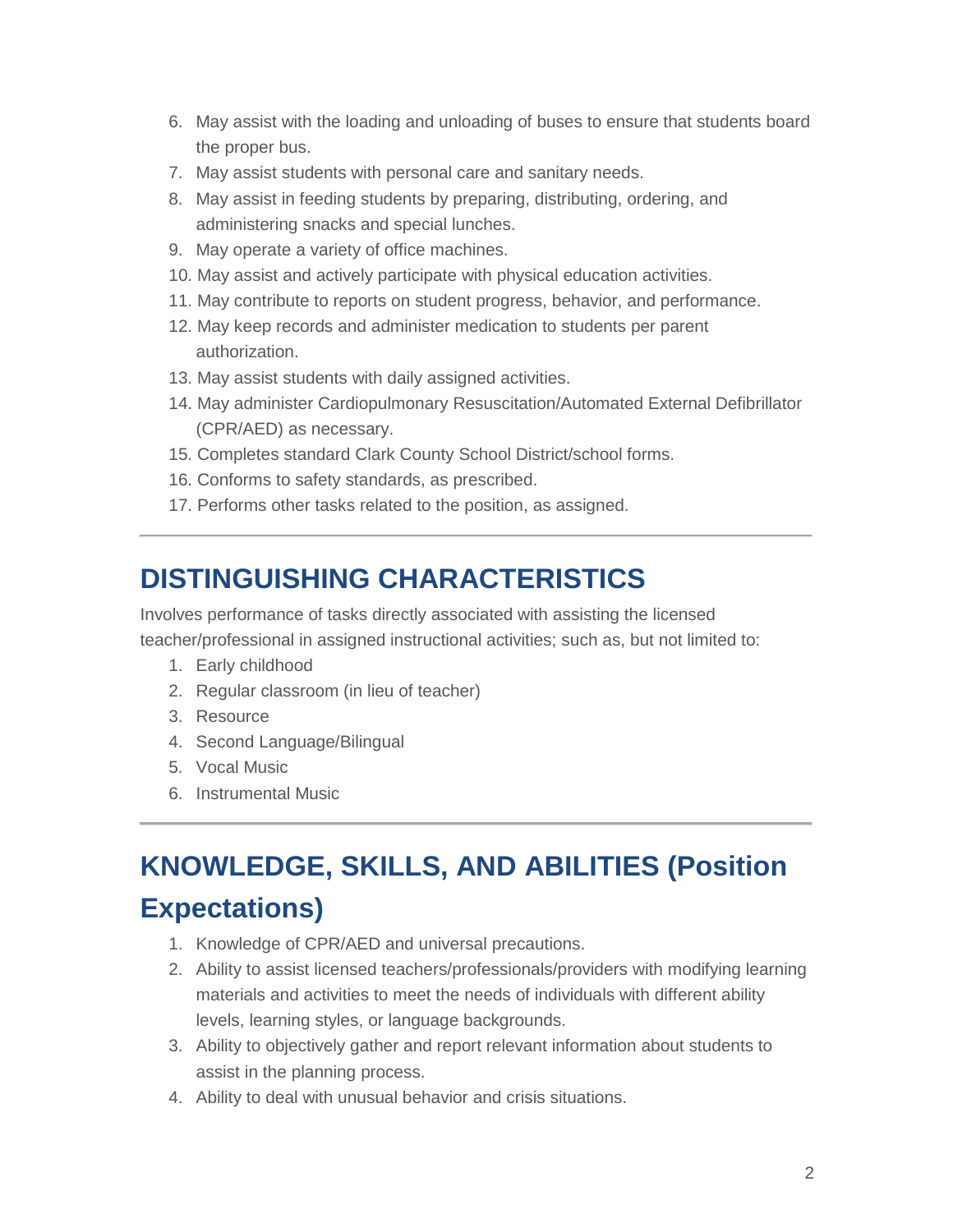- 5. Ability to use copy machines, computers, and other equipment to prepare learning materials and resources.
- 6. Ability to work effectively with all types of students.
- 7. Ability to learn and apply school rules, regulations, and procedures.
- 8. Ability to interpret and apply oral and written instruction.
- 9. Ability to assist in enforcing safety rules, standards of courtesy and behavior expected of students.
- 10. Ability to maintain confidentiality.
- 11. Ability to perform several different tasks and determine priorities.
- 12. Ability to plan and organize work.
- 13. Ability to perform routine record keeping.
- 14. Ability to play easy to moderately difficult piano accompaniments.
- 15. Ability to work cooperatively with employees, students, parents/guardians, and the public.
- 16. Ability to recognize and report hazards and apply safe work methods.
- 17. Possess physical and mental stamina commensurate with the responsibilities of the position.

### **Position Requirements**

#### **Education, Training, and Experience**

- 1. High school graduation or other equivalent (i.e., General Educational Development (GED), foreign equivalency, etc.).
- 2. Minimum of 48 credit hours from an accredited college or university or a passing score on the Educational Testing Service (ETS) para-pro assessment.

#### **Licenses and Certifications**

Current Cardiopulmonary Resuscitation (CPR)/Automated External Defibrillator (AED) certificate from the American Heart Association, American Red Cross, or other similar organization. Certification must be maintained for the duration of the assignment. Certification training must be in-person and include a hands-on component. Online courses will not be accepted. A copy of the front and back of the CPR/AED certificate must be uploaded into the application.

#### **Preferred Qualifications**

- 1. Foreign Language (Bilingual Programs).
- 2. Verified typing score of 35 words per minute net.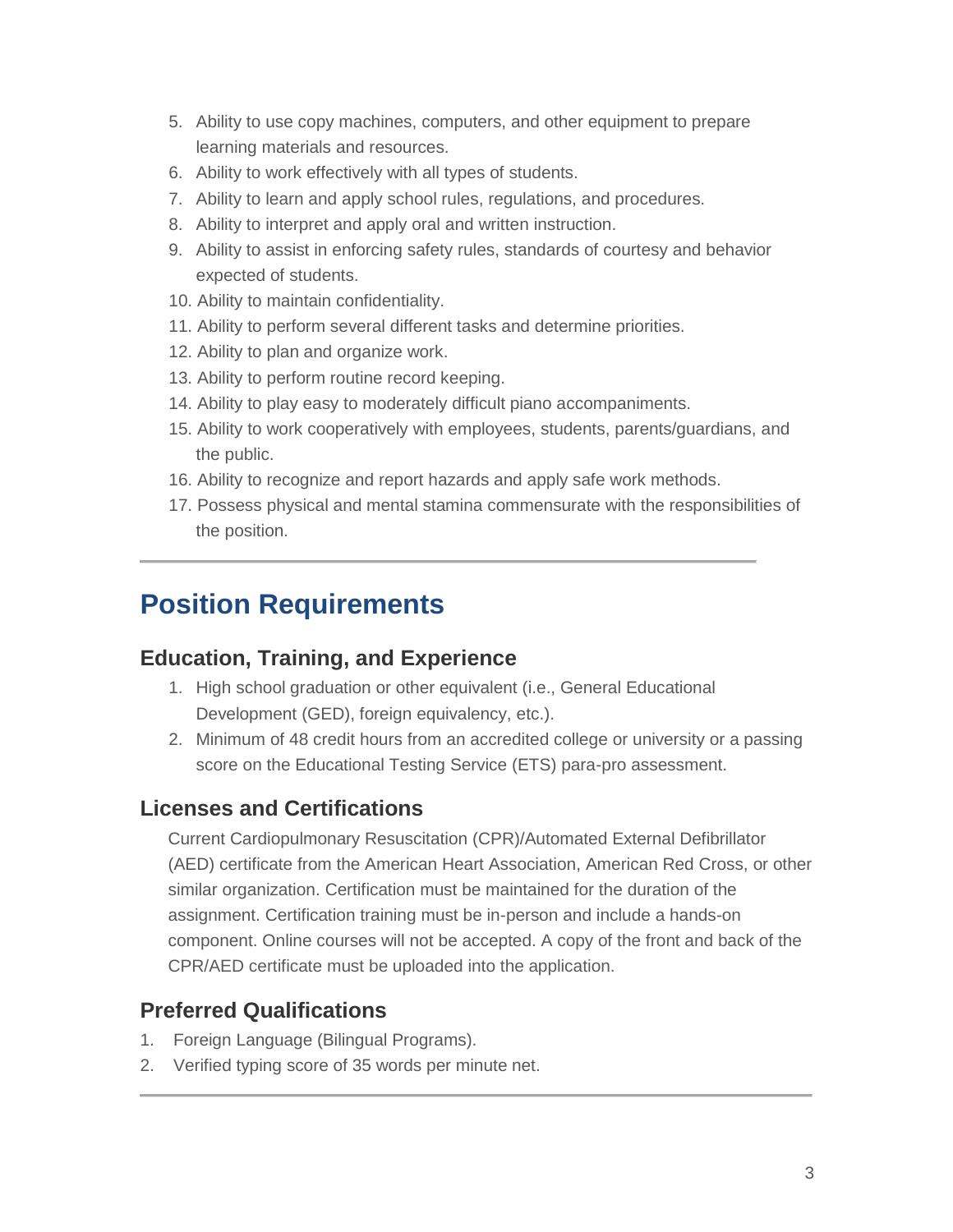### **Document(s) Required at Time of Application**

- 1. High school transcript or other equivalent, (i.e., GED, foreign equivalency, etc.).
- 2. College transcript(s), if applicable.
- 3. Current Cardio-Pulmonary Resuscitation/Automatic External Defibrillator certificate, as identified above. A copy of the front and back of the CPR/AED certificate must be uploaded into the application.
- 4. Specific documented evidence of training and experience to satisfy qualifications.

### **Examples of Assigned Work Areas**

Clark County School District schools (health offices, playgrounds, cafeterias, classrooms, locker rooms), etc.

### **Work Environment**

#### **Strength**

Sedentary to Heavy - exert force of 10-100 lbs., occasionally/frequently/constantly.

### **Physical Demand**

Frequent sitting, standing, walking, pushing, pulling, carrying, crawling, stooping, kneeling, crouching, reaching, handling, repetitive fine motor activities, climbing, and balancing. Mobility to work in a typical office setting and use standard office equipment. Stamina to remain seated and maintain concentration for an extended period of time. Hearing and speech to communicate in person, via video conference and computers, or over the telephone.Vision: Frequent near and far acuity, and color vision. Vision to read printed and online materials, a Video Display Terminal (VDT) screens or other monitoring devices.

### **Environmental Conditions**

Exposure to climate controlled office settings to outside weather with temperatures ranging from mild/moderate to extreme cold/heat. May involve exposure to noise levels ranging from moderate to very loud and occasional to frequent time periods.

#### **Hazards**

Furniture, playground/office equipment, communicable diseases, chemicals, and fumes (as related to specific assignment), and power/hand operated equipment and machinery (as related to specific assignment).